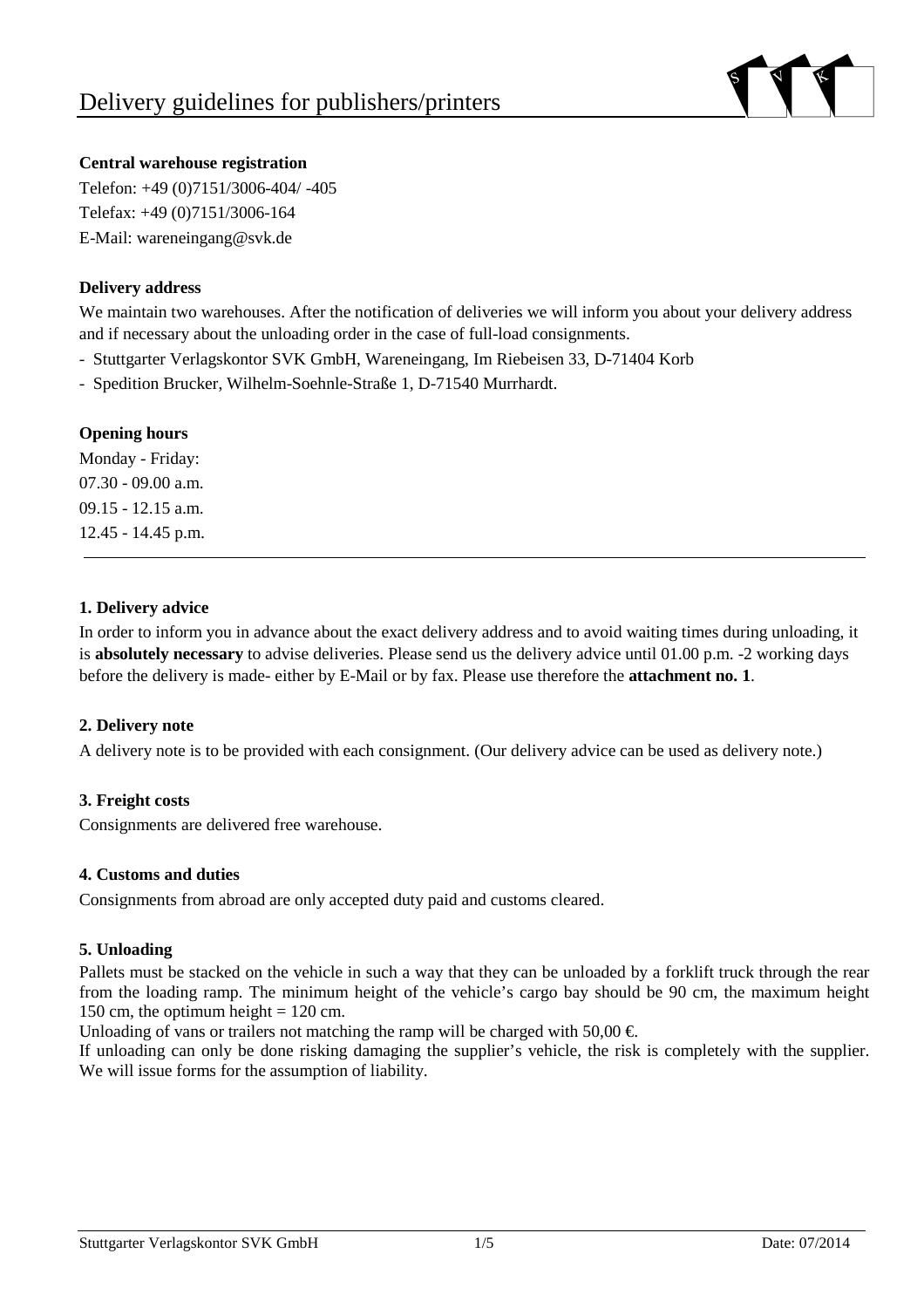

# **6. Packaging**

The consignment must be packed on EURO-pallets or in cardboard boxes. Loosely packed goods will be repacked and the costs will be charged.

## **EURO-pallets**

## **Dimensions**

EURO-pallets (length 1,20 m, width 0,80 m) must meet the requirements of the norm DIN 15146 or UIC 435-2.

Maximum packing height of a pallet is 1,20 m (including pallet). Non-standard EURO-pallets will be repacked and the costs will be charged.

#### **Pallets structure**

Consignments consist of only one article per pallet. The articles must be packed on the pallets in identical layers. The layers should leave not less than 2-3 cm free from the edge of the pallet floor on all sides. Pallets that contain various articles or contain articles that are not stacked in identical layers will be repacked and the costs will be charged.

The maximum weight of a pallet shouldn't exceed **800 kg**.

#### **Securing**

The content of a pallet must be stabilized through transparent shrink wrapping or through plastic bands (no metal bands). If we consider wrapping or banding as insufficient, we will provide additional stabilizing. The costs will be charged.

# **Labeling**

Every pallet must carry a label on both short sides. The label should specify the requested information in accordance with **attachment no. 2**.

# **Pallet exchange**

Standard EURO-pallets used as a loading device can be exchanged. Other pallets have to be disposed of and charged.

#### **Cartons**

Cartons consist of only one article per carton. Every carton must carry a label specifying the requested information in accordance with **attachment no. 2**. The maximum weight of a carton shouldn't exceed **15 kg**.

#### **Packaging units**

Articles should be wrapped or packed in cartons, paper, foil or with bands (packaging units of 5, 10 or 15 units.) The packaging units should consist of an identical number of pieces and should specify the German ISBN and the quantity [font size at least 28 pt (10 mm)].

#### **Sales units**

Bundlings consisting of more than one copy of an article should be labelled as "1 unit" and show the unit's article no.

Bundlings consisting of various articles should be labelled as "1 Set" each and show the article number of the set.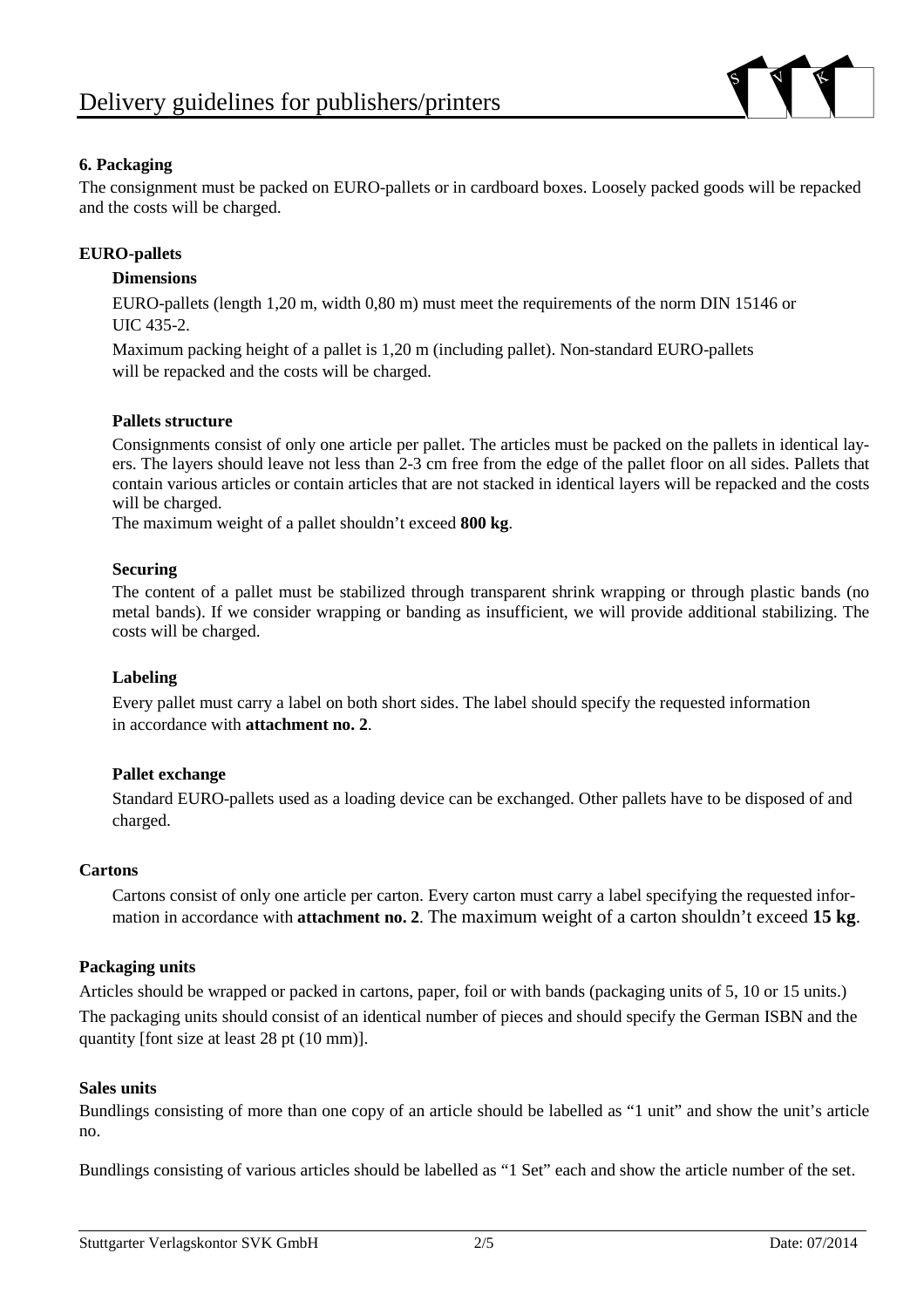

All articles must show a machine-readable barcode specifying the German ISBN.

#### **7. Acceptance of the consignment**

The goods received will be checked against the documents and stored under condition. The shipper will be given a receipt confirming quantity of packing units delivered.

#### **8. Non-compliance with delivery guidelines**

Any additional costs incurred through non-compliance with these delivery guidelines will be charged either to the publisher or to the supplier responsible. We may also refuse acceptance of delivery.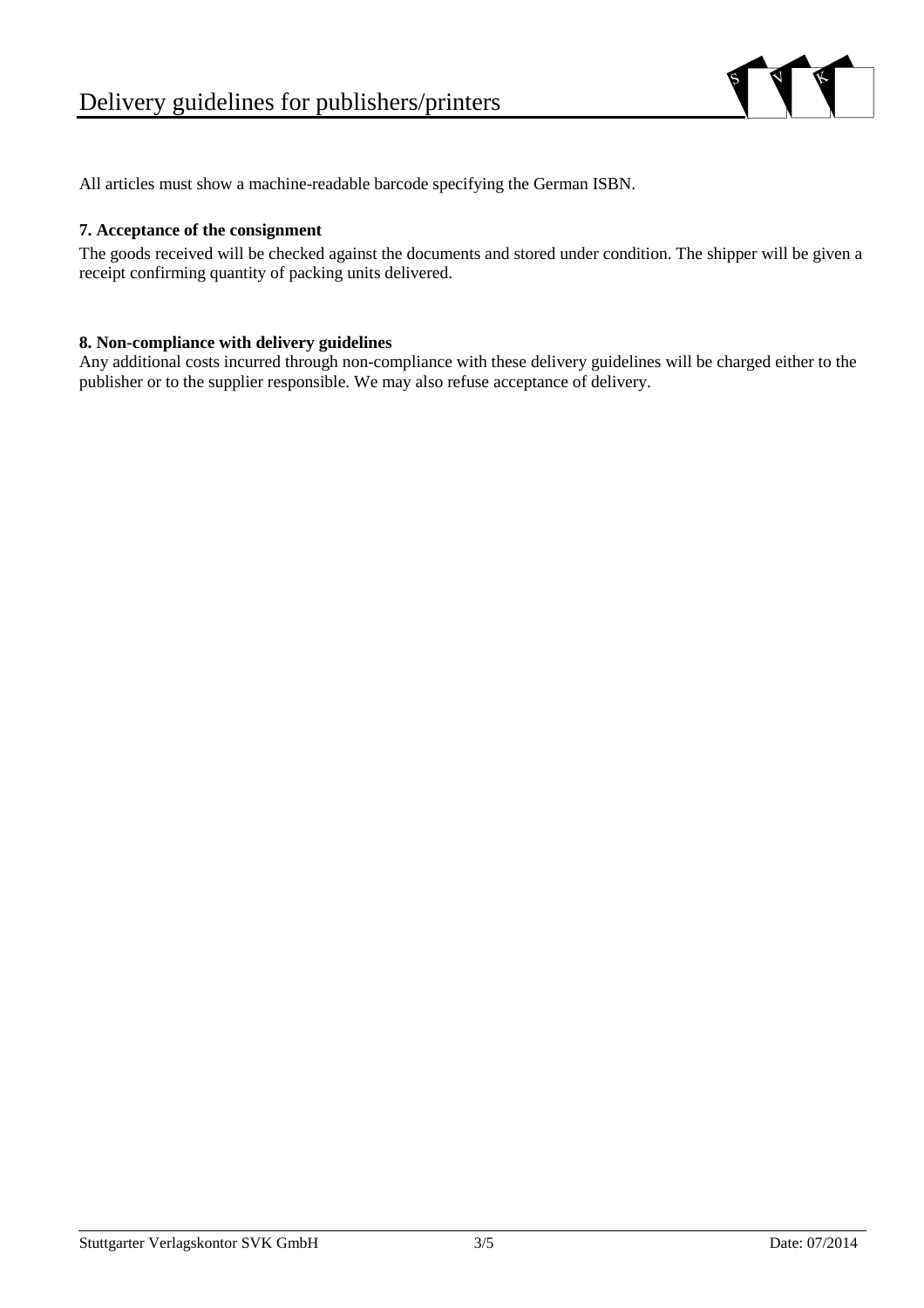

# **Attachment no. 1: Delivery advice**

| <b>Delivery Advice</b>                                                                                                  |                     |                        |                                       |                |                                    |  |
|-------------------------------------------------------------------------------------------------------------------------|---------------------|------------------------|---------------------------------------|----------------|------------------------------------|--|
| Stuttgarter Verlagskontor SVK GmbH<br>Logistiksteuerung<br>E-Mail: wareneingang@svk.de<br>Fax: +49 (0) 7151 / 30 06-164 |                     |                        |                                       |                | <b>Supplier</b>                    |  |
| The delivery of the goods is scheduled for                                                                              |                     |                        |                                       | between        | $07:30 - 09:00$<br>$09:15 - 12:15$ |  |
| <b>Delivery on pallets:</b>                                                                                             |                     |                        |                                       |                | $12:45 - 14:45$                    |  |
| <b>ISBN / Article No.</b>                                                                                               | Quantity<br>pallets | Quantity<br>per pallet | <b>Quantity per</b><br>packaging unit | Edition        | <b>Notes</b>                       |  |
|                                                                                                                         |                     |                        |                                       |                |                                    |  |
|                                                                                                                         |                     |                        |                                       |                |                                    |  |
|                                                                                                                         |                     |                        |                                       |                |                                    |  |
|                                                                                                                         |                     |                        |                                       |                |                                    |  |
|                                                                                                                         |                     |                        |                                       |                |                                    |  |
|                                                                                                                         |                     |                        |                                       |                |                                    |  |
|                                                                                                                         |                     |                        |                                       |                |                                    |  |
|                                                                                                                         |                     |                        |                                       |                |                                    |  |
| We kindly ask you to let us know, if the delivered goods are intened for a marketing campaign.                          |                     |                        |                                       |                |                                    |  |
| <b>Delivery in cartons:</b>                                                                                             | Quantity            | Quantity               | Quantity                              |                |                                    |  |
| <b>ISBN / Article No.</b>                                                                                               | cartons             | per carton             | total                                 | <b>Edition</b> | <b>Notes</b>                       |  |
|                                                                                                                         |                     |                        |                                       |                |                                    |  |
|                                                                                                                         |                     |                        |                                       |                |                                    |  |
|                                                                                                                         |                     |                        |                                       |                |                                    |  |
|                                                                                                                         |                     |                        |                                       |                |                                    |  |
|                                                                                                                         |                     |                        |                                       |                |                                    |  |
|                                                                                                                         |                     |                        |                                       |                |                                    |  |
|                                                                                                                         |                     |                        |                                       |                |                                    |  |
| We kindly ask you to let us know, if the delivered goods are intened for a marketing campaign.                          |                     |                        |                                       |                |                                    |  |
|                                                                                                                         |                     |                        |                                       |                |                                    |  |
| This part will be completed by SVK                                                                                      |                     |                        |                                       |                |                                    |  |
| We confirm you the desired delivery date.                                                                               |                     |                        |                                       |                |                                    |  |
| Your desired delivery date is unfortunately impossible.                                                                 |                     |                        |                                       |                |                                    |  |
| Please deliver instead on<br>between<br>and o'clock.                                                                    |                     |                        |                                       |                |                                    |  |
| Please deliever to:<br>Warehouse: SVK, Im Riebeisen 33, 71404 Korb, Opening hours from 07:30 -14:45                     |                     |                        |                                       |                |                                    |  |
| External Warehouse: Spedition Brucker, Wilhelm-Soehnle-Str. 1, 71540 Murrhardt, Opening hours from 07:30 - 14:45        |                     |                        |                                       |                |                                    |  |
| Note:                                                                                                                   |                     |                        |                                       |                |                                    |  |
|                                                                                                                         |                     |                        |                                       |                |                                    |  |